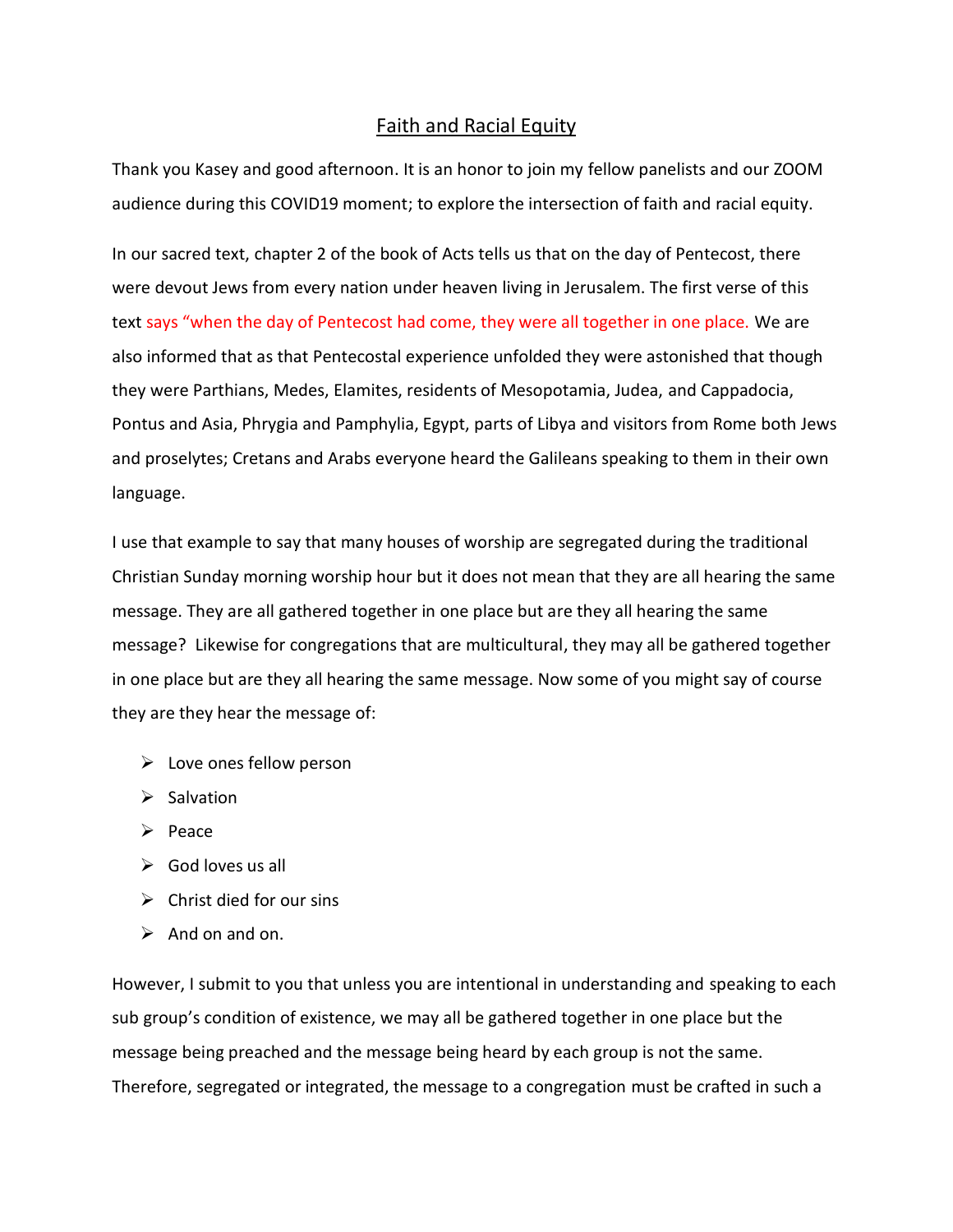manner that the underlying values and principles of that body of believers, allows them to more closely hear the same message.

Racial equity is often defined as fairness, justice and being impartial. However, I believe that in our efforts to measure racial equity we resort to transactional goals which ultimately drive us from fully internalizing the goal of racial equity.

Racial equity is something that in its purest form is not measured but lived.

When racial equity is alive and well, the actions of humanity are not dictated by quantifiable rules and regulations but instead are driven by a higher standard of living based on the inner qualities reflecting the goodness of God.

Needless to say, racial equity is a goal for how I will live my life and it is not stagnant but always evolving because humanity is constantly evolving. However, there is a core set of values that must be in place to provide some sense of direction.

I serve on the ministerial team at First Baptist of Silver Spring. We are a multicultural congregation. Thus, we have people from many cultures worshipping altogether in one place, but the message heard may not be the same for each worshipper. That is because when I look at us through my lens of racial equity, I would have to consider us a work in progress.

One of the characteristics that make us a work in progress is our intentionality.

- $\triangleright$  We are multicultural by choice
- $\triangleright$  Therefore we begin by embracing the beauty and strength that comes from having a racially diverse body of believers
- $\triangleright$  Though our tradition has placed us on a path of focusing on the external needs of our community (clothes closet, food closet and Sheppard's Table), we are slowly beginning to intentionally move toward a closer examination of the internal theological foundation of the church